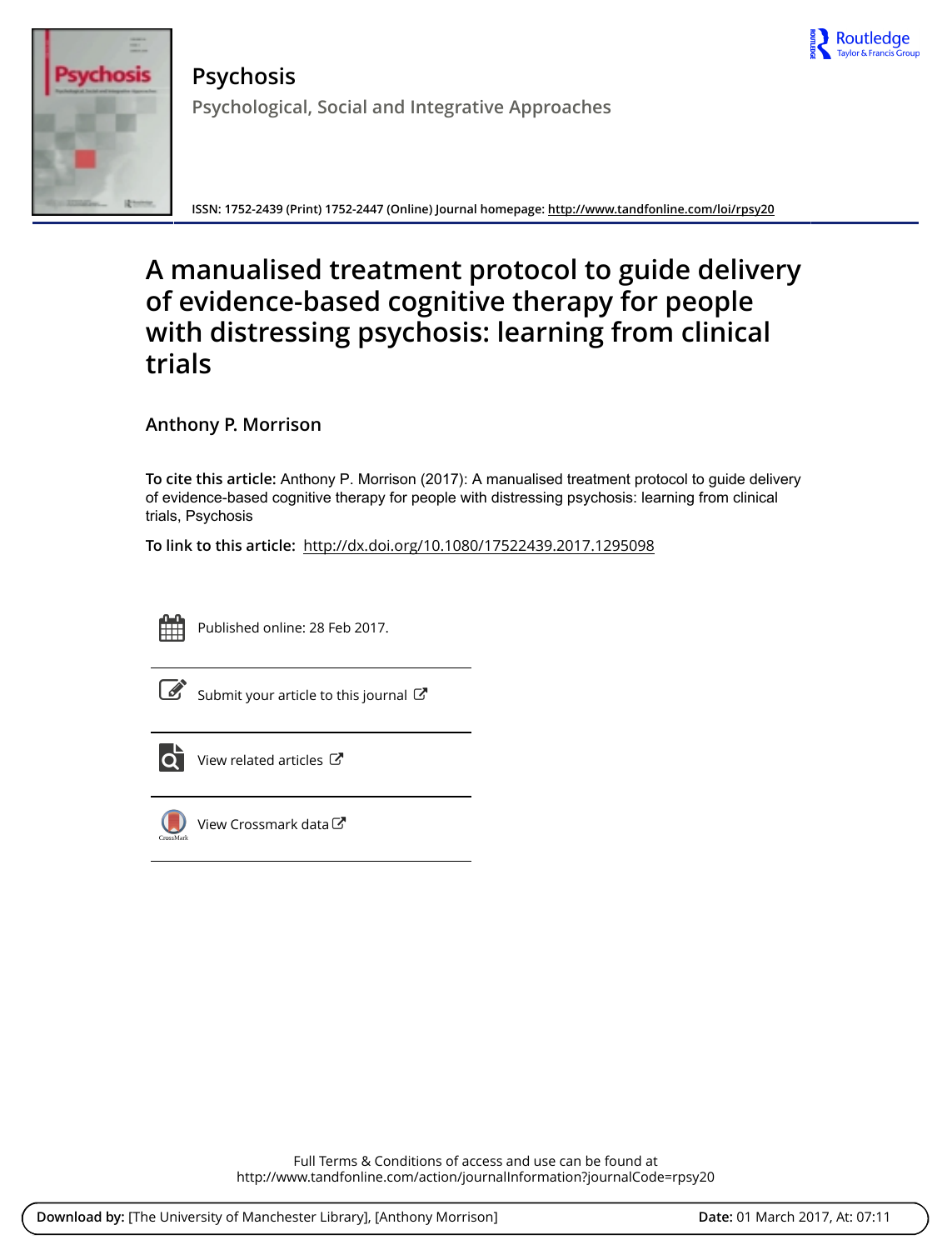# **A manualised treatment protocol to guide delivery of evidencebased cognitive therapy for people with distressing psychosis: learning from clinical trials**

## Anthony P. Morrison<sup>a[,b](#page-1-1)</sup>

<span id="page-1-1"></span><span id="page-1-0"></span><sup>a</sup>Division of Psychology and Mental Health, University of Manchester, Manchester, UK; <sup>b</sup>Psychosis Research Unit, Greater Manchester West NHS Trust, Manchester, UK

#### **ABSTRACT**

NICE guidelines recommend use of treatment protocols that have trialbased evidence of efficacy to guide the delivery of CBT for psychosis. The rationale for using such an approach, and a manual that has been used to ensure fidelity and adherence within six clinical trials, is described. The protocol emphasises principles and values, such as collaborative teamwork, active participation involving between session tasks for service users and therapists and a normalising philosophy, as well as specific milestones such as early agreement of a shared goal, maintenance formulations and use of defined change strategies. Challenges to implementation and methods for promoting good practice are considered and implications for future research and practice are discussed.

#### **ARTICLE HISTORY**

Received 22 November 2016 Accepted 10 February 2017

#### **KEYWORDS**

<span id="page-1-8"></span><span id="page-1-7"></span><span id="page-1-5"></span><span id="page-1-3"></span><span id="page-1-2"></span>Cognitive behaviour therapy: Schizophrenia; Treatment guidelines; Treatment outcome research

# **Rationale for following a protocolised manual**

<span id="page-1-6"></span>There are several advantages to delivering cognitive behaviour therapy for psychosis (CBTp) in a manner that is consistent with a manualised protocol that has been evaluated in clinical research. The NICE guideline recommendations for CBTp for both young people (National Institute for Clinical Excellence, [2013](#page-11-0)) and adults (National Institute for Health & Care Excellence, [2014](#page-11-1)) require it to be based on such a protocol. The competency framework for CBTp (Roth & Pilling, [2013\)](#page-11-2) was developed on the basis of published manuals that have been used in the clinical trials; the likelihood of replicating the outcomes observed in the trials should be maxmised if there is adherence and fidelity to the models and manualised protocols used in such trials (see recent meta-analyses for a comprehensive review of the CBTp trials e.g. (Jauhar et al., [2014](#page-10-0); van der Gaag, Valmaggia, & Smit, [2014\)](#page-10-1)).

<span id="page-1-4"></span>Within the randomised controlled trials, especially the larger multi-centre studies, the ability to standardise delivery is enhanced by adherence to a protocol, which minimises site differences and increases generalisability. This has led to the development of treatment protocols and use of strategies to monitor adherence and fidelity, such as monitoring of therapy content and milestones using session records and the rating of competence using scales such as the CTSR (Blackburn et al., [2001](#page-10-2)).

Evidence from a variety of sources suggests that delivering CBTp that adheres to protocols is related to positive outcomes. For example, expert consensus established using the Delphi process suggests that there is agreement regarding the importance of principles, models, formulation, change strategies, homework and therapists' assumptions (Morrison & Barratt, [2010](#page-10-3)). It is clear from qualitative studies

**CONTACT** Anthony P. Morrison and [tony.morrison@manchester.ac.uk](mailto: tony.morrison@manchester.ac.uk)

© 2017 Informa UK Limited, trading as Taylor & Francis Group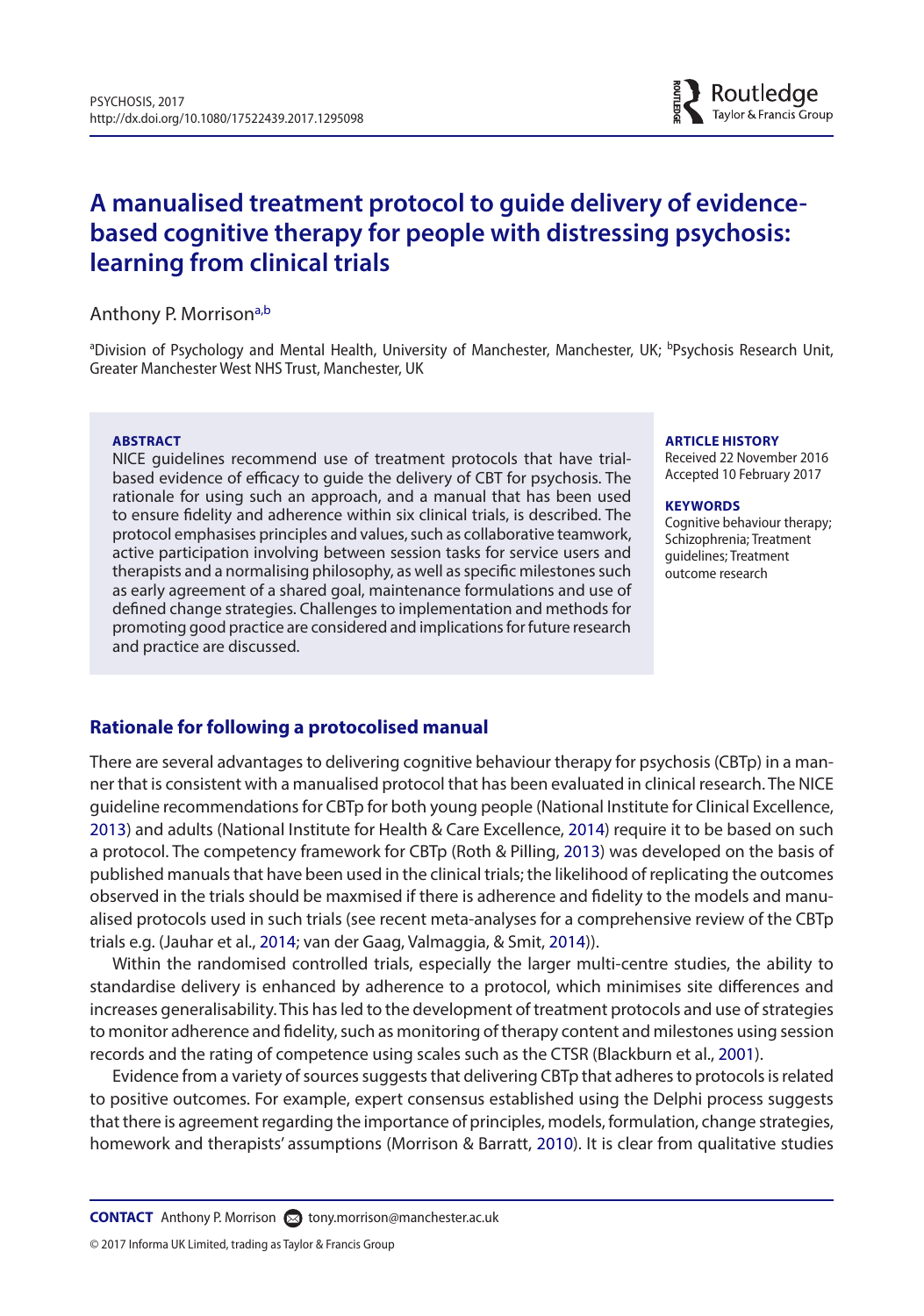<span id="page-2-2"></span>that service users who have received CBTp also agree that factors such as choice, collaboration, normalisation, evaluation of thinking and behaviour, use of formulations and active involvement in tasks between sessions are also seen as valuable components from their perspective (Kilbride et al., [2013\)](#page-10-4). More recently, there is data from large clinical trials suggesting that such components (specifically, agreed goals, formulation, active change strategies and homework) significantly contribute to better outcomes. For example, data from a trial of CBT for people at risk of psychosis demonstrated that there is a greater treatment effect if formulation and homework are involved in therapy, although the high correlation between such components suggests that these may be indicators of overall treatment fidelity (Flach et al., [2015](#page-10-5)). Also, in a recent trial of CBT for people with psychosis, participants derived benefit if they received full therapy that involved active change strategies such as evaluation of beliefs and the use of behavioural experiments, whereas CBT was potentially harmful if participants received partial therapy that only involved engagement and assessment (Dunn et al., [2012](#page-10-6)).

<span id="page-2-9"></span><span id="page-2-7"></span><span id="page-2-6"></span><span id="page-2-5"></span><span id="page-2-4"></span><span id="page-2-1"></span><span id="page-2-0"></span>This paper will outline a manualised treatment protocol that has been evaluated in six different clinical trials (with over 1000 participants in total). These default assumptions oregarding the process and content of CBTp have been developed over two decades, starting with the IMPACT effectiveness study, which demonstrated that CBTp can achieve good clinical outcomes when delivered in a routine CMHT setting (Morrison et al., [2004b\)](#page-11-3). They were further developed for both the EDIE (Morrison et al., [2004a\)](#page-10-7) and EDIE-2 trials (Morrison et al., [2012](#page-10-8)), which contributed to the evidence that CBT can improve symptoms and reduce likelihood of transition to psychosis in people at high risk (Stafford, Jackson, Mayo-Wilson, Morrison, & Kendall, [2013](#page-11-4)). More recently, they were adapted for the ACTION trial (Morrison et al., [2014](#page-11-5)), which suggested that CBTp may be beneficial for people who have chosen not to take antipsychotic medication. Finally, similar guidelines are currently being evaluated in the COMPARE trial, which is comparing CBT directly with antipsychotics, and the FOCUS trial (Pyle et al., [2016](#page-11-6)), which is evaluating the approach in people who have not had an adequate response to clozapine (often referred to as "treatment-resistant schizophrenia"). While these clinical trials have worked with different populations (from those at high risk and first episode psychosis through CMHT and treatmentresistant), the basic approach within the protocol is similar. There may be variation in the expected length of treatment, the pace at which milestones such as developing a shared goal or maintenance formulation will be achieved, or the likelihood that certain problems or rate-limiting factors may occur. These will be outlined at various points in the protocol. However, there is much more consistency than difference, regardless of the specific trial.

## <span id="page-2-8"></span>**Overview of the protocol**

Overall, the default aim has been to offer up to 30 hours of therapy (up to 26 hours over the first 6–9 months, plus up to four boosters over subsequent 6–12 months). The shorter of these ranges (6 months) has been used for ARMS and FEP trials where there are less iatrogenic difficulties, people may have been functioning well until relatively recently, and there are reasons to try to achieve quick gains (for example, attempting to reduce distress, maintain social or occupational/educational functioning or to prevent an imminent first episode); the longer range (9 months for therapy and 12 months for boosters) have been used for people with more established difficulties with a longer history of problems and service use. However, these guidelines are intended to be used flexibly, and may change in response to client characteristics. There is a recognition that within each population there will be considerable variance in number of sessions, frequency of sessions and pacing within sessions that is required, as well as the rate at which milestones are achieved; however, within the trials, any drift from protocol is prioritised for discussion in supervision and kept to a minimum without clear justification.

<span id="page-2-3"></span>In order to ensure competent delivery and adherence and fidelity to the model and protocol of therapy, it is expected that the sessions will be scored as competent on the CTSR and that the trial therapists will complete an electronic session record after each session. Within the protocol, the model and formulations are based on a specific cognitive model (Morrison, [2001](#page-10-9)) and included change strategies are predominantly drawn from our research team's CBT for psychosis books (French & Morrison,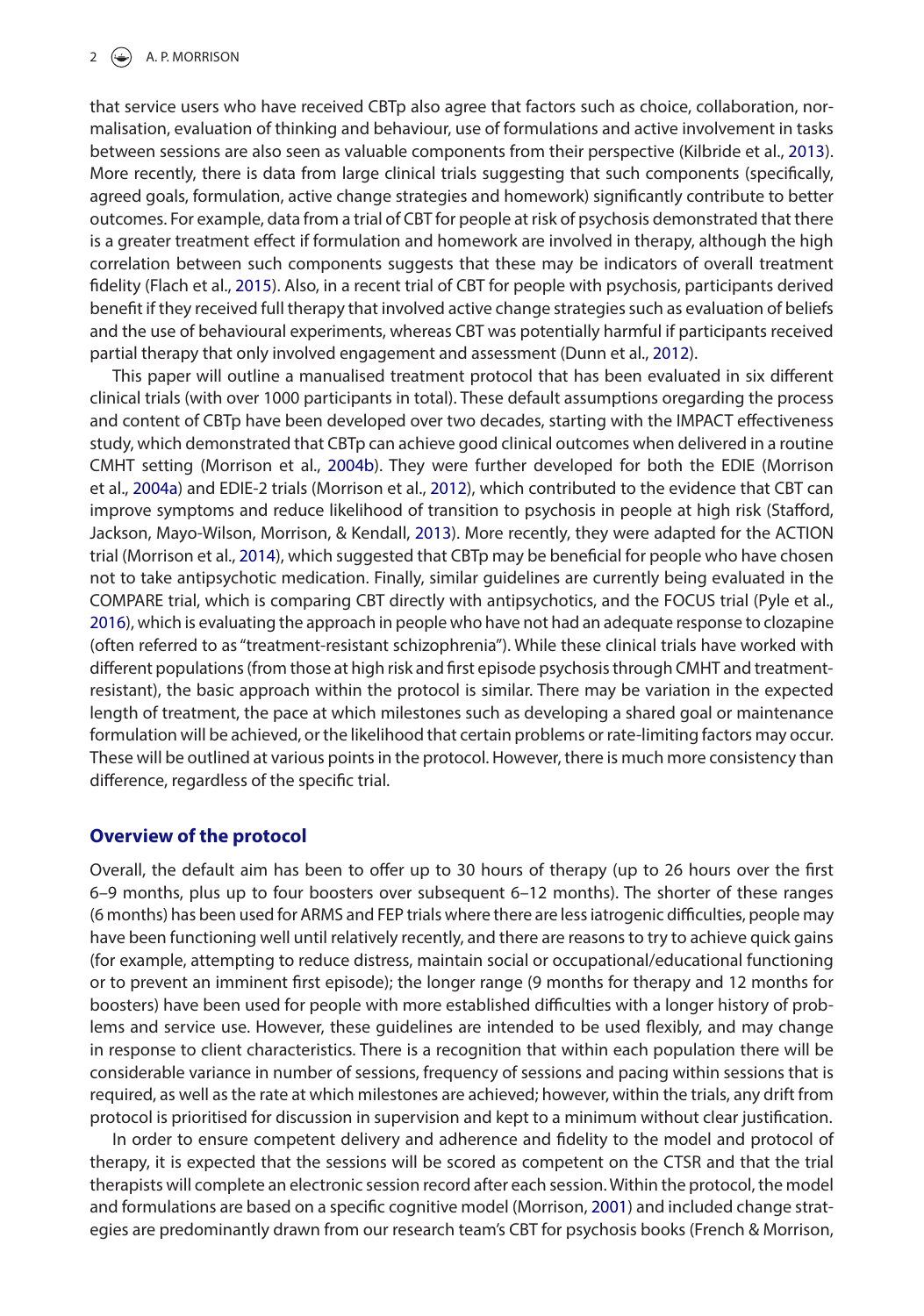<span id="page-3-9"></span><span id="page-3-8"></span><span id="page-3-7"></span><span id="page-3-6"></span><span id="page-3-5"></span><span id="page-3-4"></span><span id="page-3-3"></span><span id="page-3-2"></span><span id="page-3-1"></span>[2004](#page-10-10); Morrison, Renton, Dunn, Williams, & Bentall, [2003](#page-10-11); Morrison, Renton, French, & Bentall, [2008](#page-10-12)), but can be supplemented with strategies from other CBTp manuals (e.g. (Fowler, Garety, & Kuipers, [1995](#page-10-13); Kingdon & Turkington, [2005](#page-10-14)). Similarly, if people prioritise non-psychotic difficulties, such as social anxiety, post-traumatic stress or panic attacks, for which compatible cognitive models exist (since the specific model of psychosis was based on an integration of the processes involved in development and maintenance of emotional disorders), then the relevant model will be used to inform situation specific formulations (e.g. (Clark, [1986;](#page-10-15) Clark & Wells, [1995](#page-10-16); Ehlers & Clark, [2000;](#page-10-17) Wells, [1995\)](#page-11-7)). Change strategies are excluded if inconsistent with the model (e.g. compassion focussed therapy/3 drive systems formulations, mindfulness, acceptance and commitment therapy/hexaflex formulations and motivational interviewing). This is to ensure that the trials evaluate a version of CBTp that is clearly based on the theoretical model and allows such an approach to be clearly defined and replicated. If replicated within routine clinical practice, this should increase the likelihood that the outcomes achieved will match those from the evidence on which the guideline recommendations are based. This should be true even for clinical services that work with populations characterised by complexity (e.g. early intervention services), since the trials have had broad inclusion criteria and few exclusion criteria, and the therapy delivered in these trials has often focused on common problems that are not directly related to psychosis (e.g. anxiety disorders, trauma, substance use, mood, self-harm, relationships).

## **Principles and values within the protocol**

<span id="page-3-0"></span>The protocol specifies some clearly defined principles and values, which underpin the use of the more technical elements and change strategies. These are described in detail elsewhere (Brabban, Byrne, Longden, & Morrison, [2016\)](#page-10-18), but include an emphasis on recovery-orientated values, optimism, a good therapeutic relationship, person centred practice (including warmth, empathy and non-judgemental stance), active listening and validation of experiences (the description of the protocol outlined in this article is intended to be utilised alongside the article outlining the principles and values of CBTp (Brabban et al., [2016\)](#page-10-18)). These values are reflected in many of the CTSR items, such as interpersonal effectiveness, appropriate pacing, collaboration, guided discovery and two-way feedback. The principles of CBTp emphasised within this specific protocol are briefly outlined below:

*A shared goal* is required, since CBTp is collaborative and problem-orientated: this is ensured by not progressing beyond the assessment and engagement phase without establishing a shared goal that is agreed upon by service user and therapist as both meaningful and achievable.

*Collaboration* is central to good CBTp: this can be achieved in a variety of ways, including regular feedback, teamwork (including agreeing between session tasks for therapists as well as service users), regular reviewing of goals, and use of the theory A – theory B approach (e.g. either you are being persecuted by MI5 or you believe you are being persecuted; either way makes sense of how you feel and what you are doing; can we work together to find out what is going on).

*A normalising approach* is required that validates the person's experience and does not pathologise psychosis, recognising the validity of the continuum model: this is achieved by the delivery of information regarding the high prevalence of psychotic experiences in non-clinical populations, famous people who have experienced psychosis, personal stories emphasising recovery, positive aspects of psychosis, and common psychosocial causes. The language used in discussing formulations (e.g. given that you think … it is understandable that you feel …; if I believed … then I would feel …; given that … happened to you, it is not surprising that you see yourself as …).

Much of the change-focused work attempts to help people reach their goals by *evaluating how accurate their appraisals are or how helpful their appraisals are*. This can include both verbal reattribution techniques and behavioural experiments.

Effective change-focused work also involves *evaluating the helpfulness of cognitive and behavioural responses*, including the use of behavioural experiments to test out alternative responses.

*Active involvement and choice* in the change process is required from the service user and should be empowering: this can be achieved by goal setting, conducting between session tasks, involvement in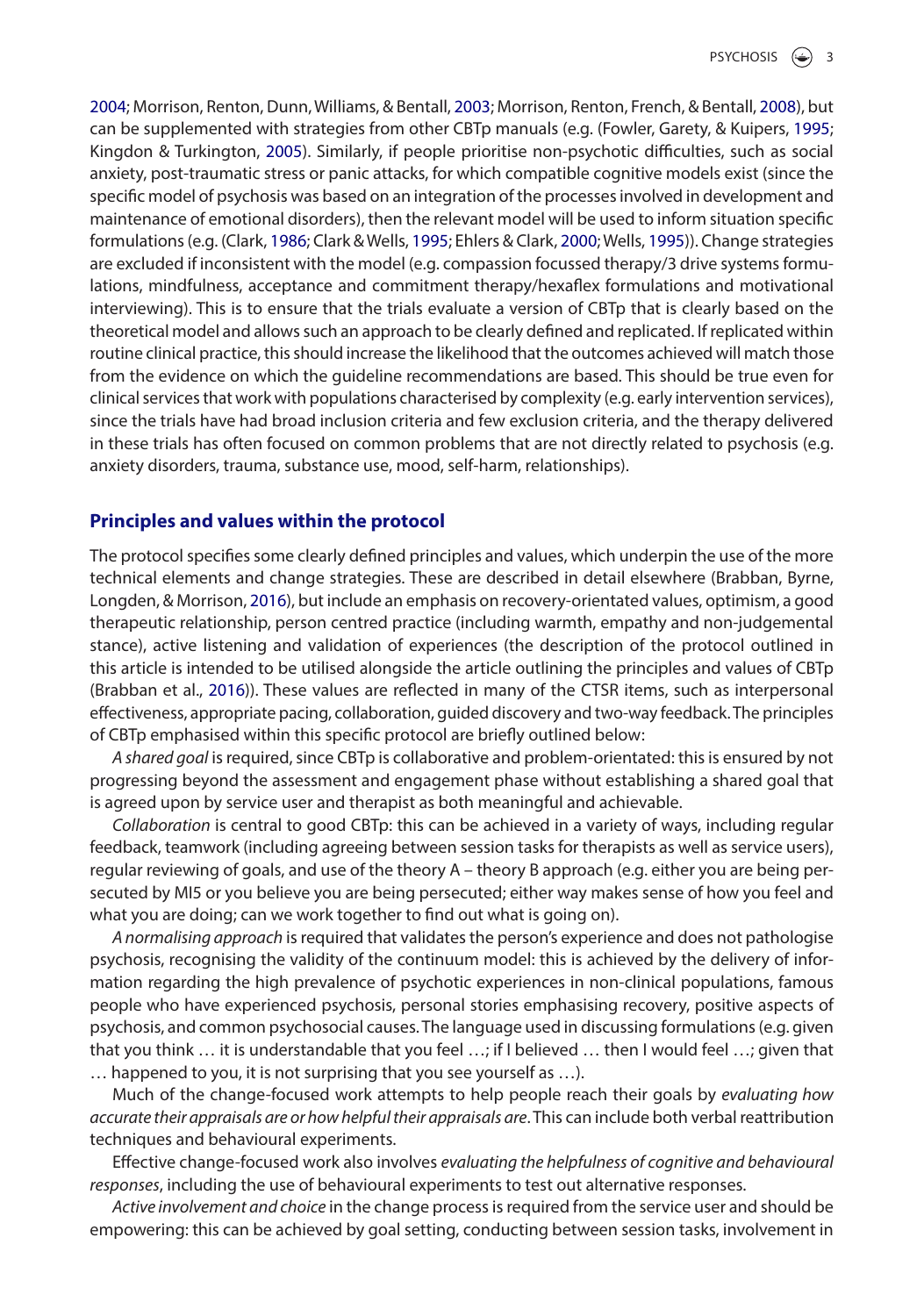

**What happened? (Events)**

<span id="page-4-0"></span>Figure 1. An example of a longitudinal formulation based on the model (with prompts for content).

taking notes or drawing formulations, listening to recording of sessions, in-session behavioural experiments including those in real world settings (e.g. on the bus, in a supermarket).

*Between session tasks*, for both service user and therapist, are important in ensuring collaborative teamwork towards shared goals and empowering service users through action. The idea that homework enhances therapy should be replaced by the idea that therapy enhances homework.

The *process of thinking*, as well as the content of thoughts, is important. This is achieved by evaluating the helpfulness of how people think as well as what they think, and includes evaluation of metacognitive beliefs and perseverative processing such as worry, rumination and analysing.

An *empirically tested cognitive model* is required in order to derive effective treatments: this is achieved by basing case conceptualisations on the model shown in Figure [1](#page-4-0).

Within every session, there should be a review of previous between session tasks (for therapist and service user), a clarification that the goal is still valued, some monitoring of target appraisals of or responses to an experience should occur and a new task to do outside of session is to be agreed for both therapist and participant. A session record is to be completed. Explicit structure (making sure that the format of sessions, agendas, formulations, planning work for between sessions etc. is clear and written) and consistent labels (repeated use of the same terminology once shared and found helpful and acceptable e.g. "What happened", "How I make sense of it" etc. within formulations) will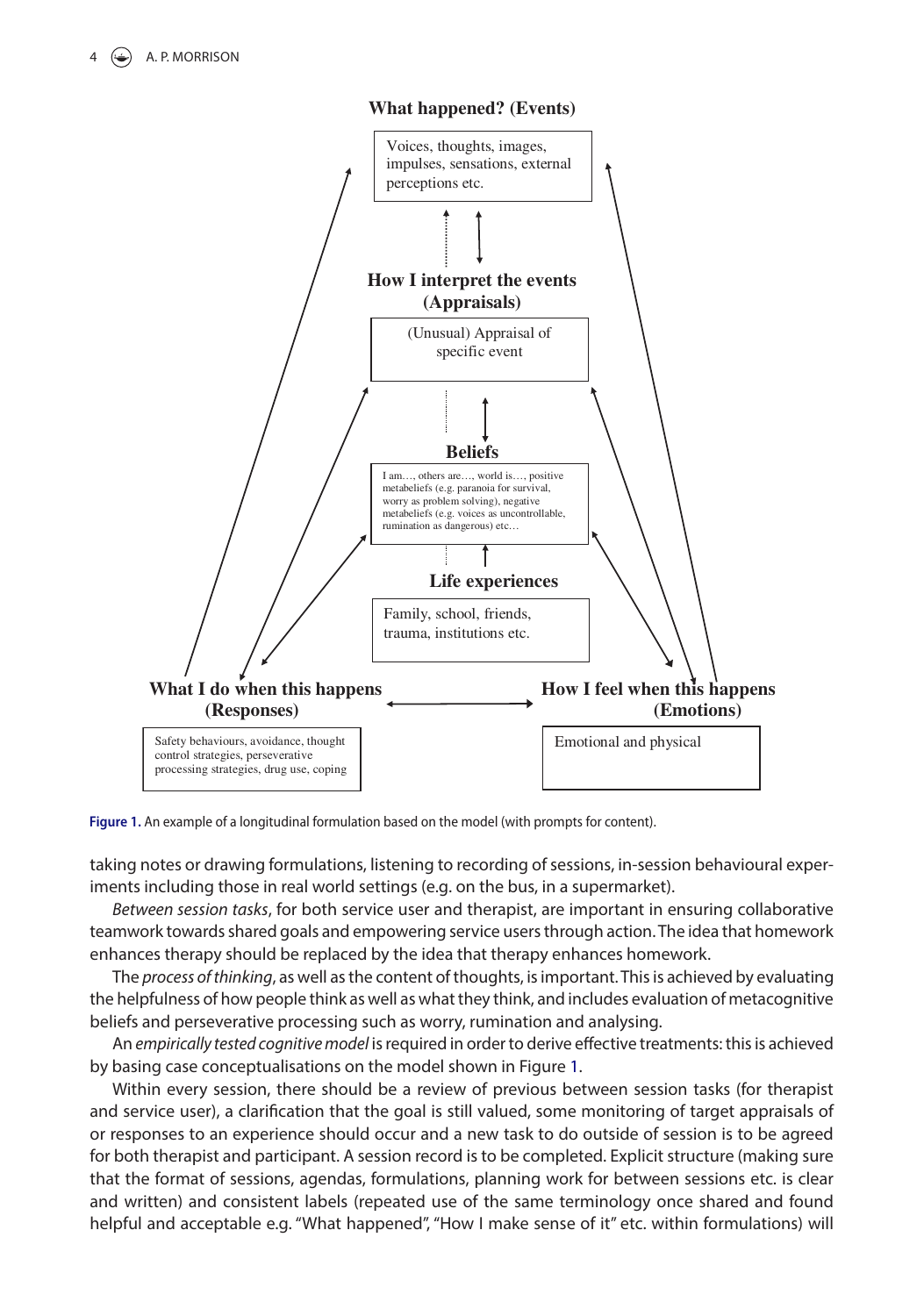help service users to learn the process and skills required within sessions and facilitate utilising the approach between sessions.

#### **Between session tasks**

Throughout the process of CBTp, there is a strong emphasis on between session tasks for service users and therapists, in order to facilitate change and promote teamwork, active participation and empowerment. An explicit discussion about the importance of such tasks in achieving goals occurs in phase 1. Tasks for service users can be designed to collect information (e.g. diaries or surveys), conduct experiments or practice skills and may also include listening to a recording of the session to facilitate information processing (given memory and attention difficulties), skill learning and eliciting feedback. Tasks for therapists may involve information collection (e.g. conducting a survey on behalf of a service user, reading a book that is relevant to their concerns or information written by service users or writing fact-finding letters on their behalf), arranging a meeting with an independent expert (e.g. a police officer for concerns about safety or a religious community leader for unusual spiritual beliefs, although it is important to talk to these experts first to ensure any information or messages will be helpful to the client), preparing a therapy session summary sheet, carrying out a behavioural experiment or bringing information to sessions (e.g. TED talks or leaflets). It is important to ensure that, at each session, sufficient time (approximately 10–15 min each) is devoted to both reviewing previous tasks and setting new ones. Tasks should be decided upon collaboratively, have a clear rationale, and be meaningful but achievable. Prompts should be established (e.g. SMS reminders) and obstacles considered.

# **Phases of the protocol**

The default milestones and phased structure of this CBTp protocol are outlined below. However, it should be noted there is a need for flexibility and a recognition that not everyone will progress through each phase and that people may move between phases in a non-linear way. Video roleplays illustrating these phases are available at [www.psychosisresearch.com/cbt.](http://www.psychosisresearch.com/cbt)

## *(1) Assessment and engagement phase*

Within the first session, there is the usual explanation and negotiation of confidentiality, duration, number and frequency of sessions, and an agreement of a short 6–10 session contract with an expectation of renewal up to 30 hours (including booster sessions). There will also be an explanation of CBT, including the above principles. Cognitive behavioural assessment of presenting problems and life experiences and psychosocial history, guided by the cognitive model, will occur (including an element of risk assessment). Normalising information may be provided, if appropriate, and a between session task will be agreed. The delivery of CBTp consistent with the principles and values above aims to be inherently engaging; however, some people may struggle to engage in which case there may be a need to change pace or deviate from the structured protocol.

The default expectation is that, by approximately session 3, there will be a shared list of problems and goals (SMART ones suitable for the agreed short-term contract; goals should ideally be related to increasing quality of life and/or reducing distress; in some instances, telling their story or understanding themselves better can be an appropriate first goal). Identification of a collaboratively prioritised problem list should be followed by goal setting in relation to these. The goals are often not directly related to psychosis, and may be broader recovery goals (e.g. optimism for a better future; understanding self and increasing confidence; improving social networks and relationships; meaningful activity and purpose) or related to other mental health problems that are common in people with psychosis (anxiety, mood, trauma etc.). Priorities are decided according to service user choice, the amenability of the problems to change, and the impact that change in one problem area may have on others. Goals should be reviewed regularly.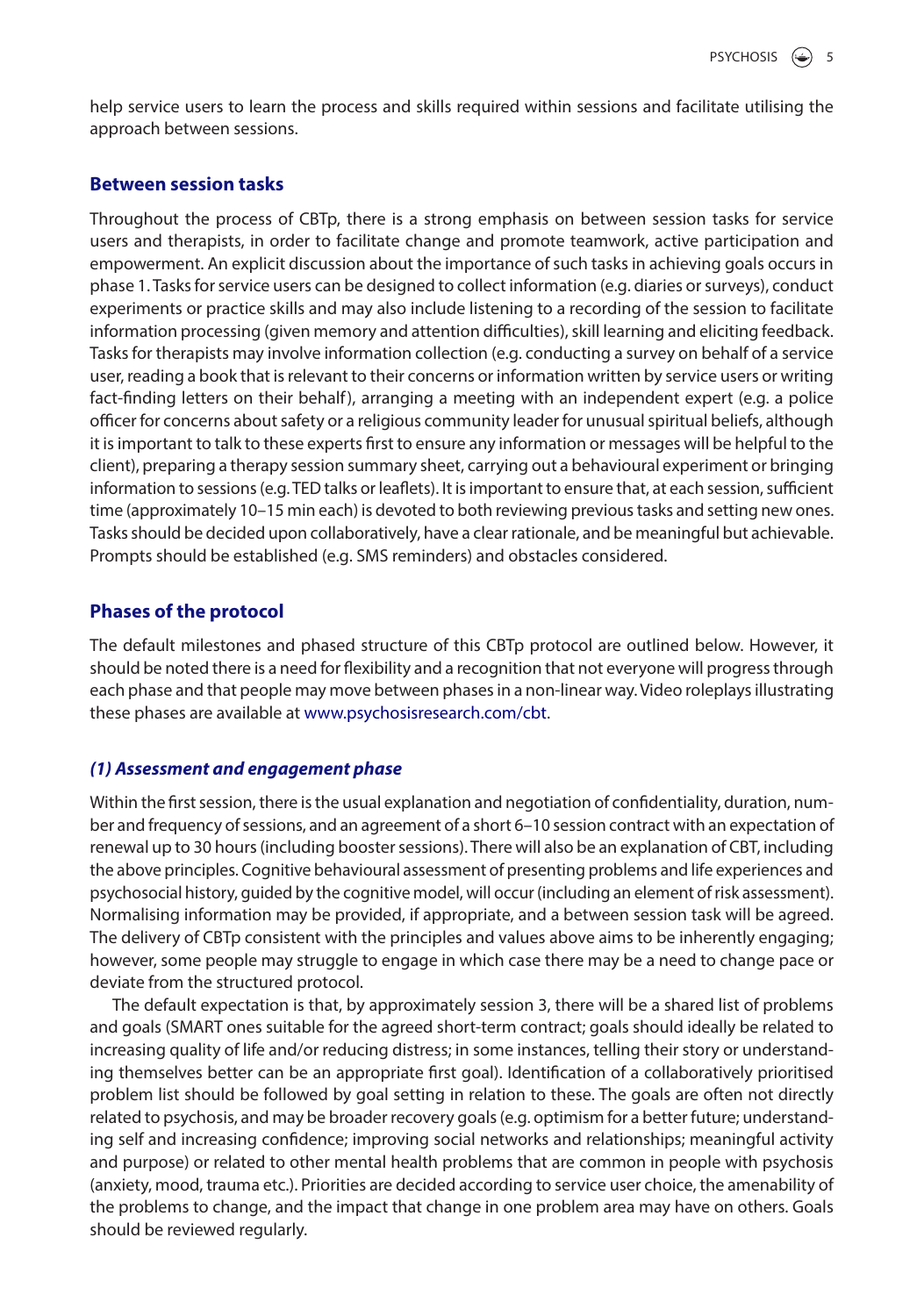#### $6 \quad \circledast$  A. P. MORRISON

There should also be a shared formulation; usually a maintenance formulation of a recent specific situation relevant to the prioritised problems and goals is developed in terms of what happened (event) – how I made sense of it (appraisal) – how I feel (emotion) – what I do (responses). This serves to socialise people with psychosis to the cognitive model (i.e. that it is the interpretation of an event that results in distress and influences the choice of responses made, which may in turn be helpful or unhelpful). Between session tasks will be agreed from the first session onwards and their importance discussed.

#### *(2) Change strategy phase*

Once a goal is agreed and there is a maintenance formulation on which to base therapy on, subsequent sessions will include use of change strategies aimed at achieving goals. An agenda is agreed (deciding how to best use time and what to focus on), and will usually include a target related to the current goal and formulation, and review of previous tasks and setting of a new task to do between sessions (for therapist and participant). Specific cognitive, metacognitive and/or behavioural change strategies are selected on the basis of negotiation with the participant (acceptability and what they are willing to try) and formulation (using the formulation to make judgements about the likelihood of success for a given strategy). Given that most sessions last less than an hour, and sufficient time is required for reviewing previous tasks and agreeing new ones, there is an expectation that no more than 2 strategies will occur within a single session. By session 10, the aim is to have had at least one session out in the real world (e.g. a behavioural experiment or observational assessment). These strategies include those listed in other phases as well as here.

*Normalisation*: this is often done early as it is highly valued by clients and can be a quick way to reduce distress

*Examining advantages and disadvantages of events, appraisals and responses* (including hearing voices, paranoid or suspicious thoughts, worry, rumination, resisting or engaging with voices): this is often done early as it is important in obtaining informed consent to proceed to use other change strategies. For example, there may be significant advantages to experiences like hearing voices or seeing visions and beliefs such as persecutory or grandiose ideas; if so, the service user should decide if they want to proceed or not, and whether other ways of achieving these positive functions may be required first.

*Coping strategies/rational responding/sleep hygiene*: this can involve provision of information, use of flash cards, experimenting with different coping strategies, providing safety strategies to allow more challenging work (grounding techniques, relaxation or arousal reduction, subvocalisation for voices).

*Role play/skills practice*: this can involve role plays of different ways of responding to voices, practicing difficult situations such as social interactions, trying out different ways of responding, video feedback.

*Evidential analysis/peripheral questioning*: appraisals can be evaluated for accuracy by reviewing current and past evidence. Evidence can also be gathered using diaries. Peripheral questioning refers to a less direct examination, often focusing on consideration of mechanisms and practicalities (such as how many people may be required to keep someone under surveillance, how much they would be paid, how much the equipment would cost etc.).

*Generating alternative explanations*: this involves generating alternative explanations for what happened (event), in addition to the original problematic appraisal, and considering the emotional consequences of each alternative appraisal. These can also be included in a pie chart to help re-evaluate the original appraisal, which would be the last one entered into the pie.

*Survey planning/review*: Surveys can be useful to gain alternative perspectives or to gather evidence regarding a particular belief. They can also normalise certain experiences, thoughts or responses (e.g. by asking others if they have experienced anything similar, what it would mean to experience such a thing, whether they would judge people negatively etc.), and to generate ideas for coping or alternative responses based on other people's experiences and opinions. Surveys can be designed in session and conducted between sessions (by therapists and/or service users) and the results examined in a subsequent session. It is important to have an open-ended feedback box to allow participants to provide qualitative feedback in addition to answering the specific questions.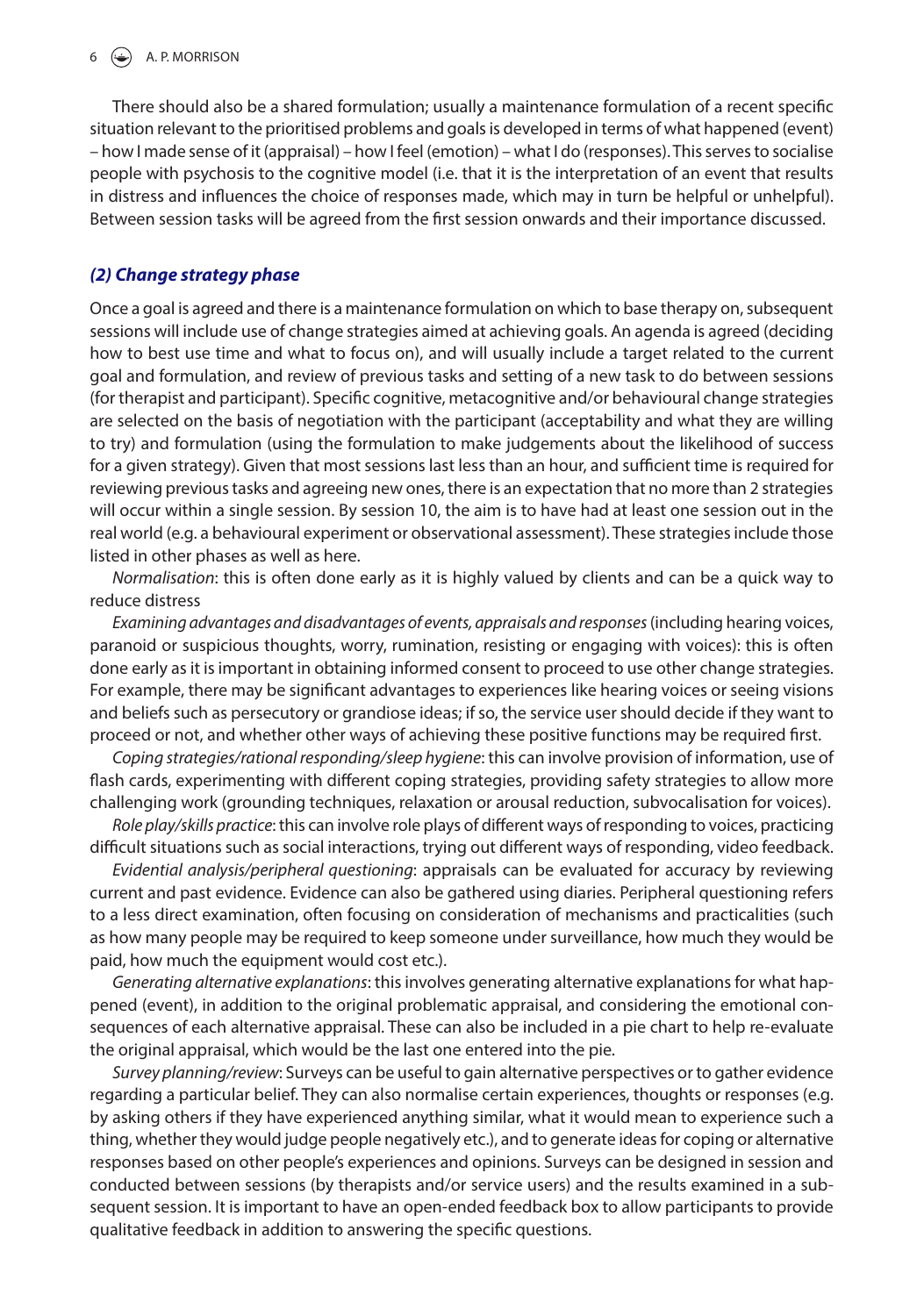*Beliefs/expectations about success and pleasure*: Beliefs about the likelihood of success and/or pleasure related to tasks appears to be implicated in difficulties such as anhedonia and avolition. Exploring and evaluating these beliefs in conjunction with graded task assignments can be helpful.

*Reducing social isolation/graded activity scheduling/mastery and pleasure/schedule success*: Carefully targeted activity scheduling, increasing social contacts and widening social networks can all be used to directly achieve behavioural goals in addition to testing out beliefs and expectations about success and pleasure.

*Safety*-*seeking behaviours/behavioural experiments in*-*session/therapist*-*assisted/ exposure*: Behavioural experiments offer a framework for going out into the world to test out concerns and discover new information. They must be collaboratively designed with regard to deciding the prediction to test out, defining the predicted outcome in observable and measurable terms, and identifying any safety-seeking behaviours to be reversed for true exposure to test the belief. The results should be summarised and understood with reference to the formulation. The most challenging behavioural experiments (e.g. abandoning safety-seeking behaviours to test persecutory ideas) are often in later stages of therapy, whereas less risky, no-lose experiments often occur early (e.g. evaluating the usefulness of thought suppression; testing thought broadcast using a digital recorder). Most behavioural experiments will be conducted in the presence of the therapist.

*Modifying environment*: If upon evaluating situational analyses it becomes apparent there that appraisals are accurate, then action plans can be used to solve the problems that have been identified. This may involve problem solving, identifying others who may be able to offer assistance (including police and social services), using role play to rehearse strategies and modifying the physical environment.

*Metacognitive beliefs* (e.g. positive/negative beliefs about paranoia/rumination/worry): Evaluating the origins of and current evidence for positive and negative beliefs about mental processes including paranoid thoughts, worry, rumination and analysing situations can be useful.

*Metacognitive strategies* (e.g. postponing perseverative processing; detached mindfulness): If extended perseverative processing is considered to be unhelpful, then strategies such as postponing worry or rumination until a later time (at which point the person can choose to engage in this form of thinking or not) can be helpful in achieving goals. If people struggle to disengage, experiential exercises and the practice of detached mindfulness (allowing thoughts to come and go without engaging with them in an effortful way) can facilitate this choice.

*Attentional strategies* (e.g. external focus, attention training): Manipulation of attentional focus can be helpful in increasing choice and flexibility regarding attentional control and reducing self-consciousness is often useful.

#### *(3) Longitudinal formulation phase*

The timing of this phase, which involves collaborative development of a shared historical formulation based on the specific cognitive model (see Figure [1](#page-4-0) for a template with prompts for therapists regarding content), can vary considerably. A historical formulation incorporating life experiences and beliefs formed as a result can be helpful in many ways including demonstrating listening and understanding, validation of experience, creating optimism for change and identifying specific change strategies most likely to succeed in goal attainment. It often occurs around the mid-point of therapy, but may not occur until the end of therapy (for consolidating gains and avoiding recurrence of problems) or not at all. Reasons for progressing to this phase include: linking problems together after multiple maintenance formulations or in order to make multiple problems that feel overwhelming seem related and linked into one; needing a third possible explanation for their experiences if they feel caught between mental illness or unusual, distressing appraisals (e.g. either I'm schizophrenic or I'm being possessed by demons); feeling stuck when working at the maintenance level; to help prevent relapse by understanding initial problem development. It may also be done earlier in therapy; for example, if the person recounts their life story in the first session and is already making links between early traumatic experiences and current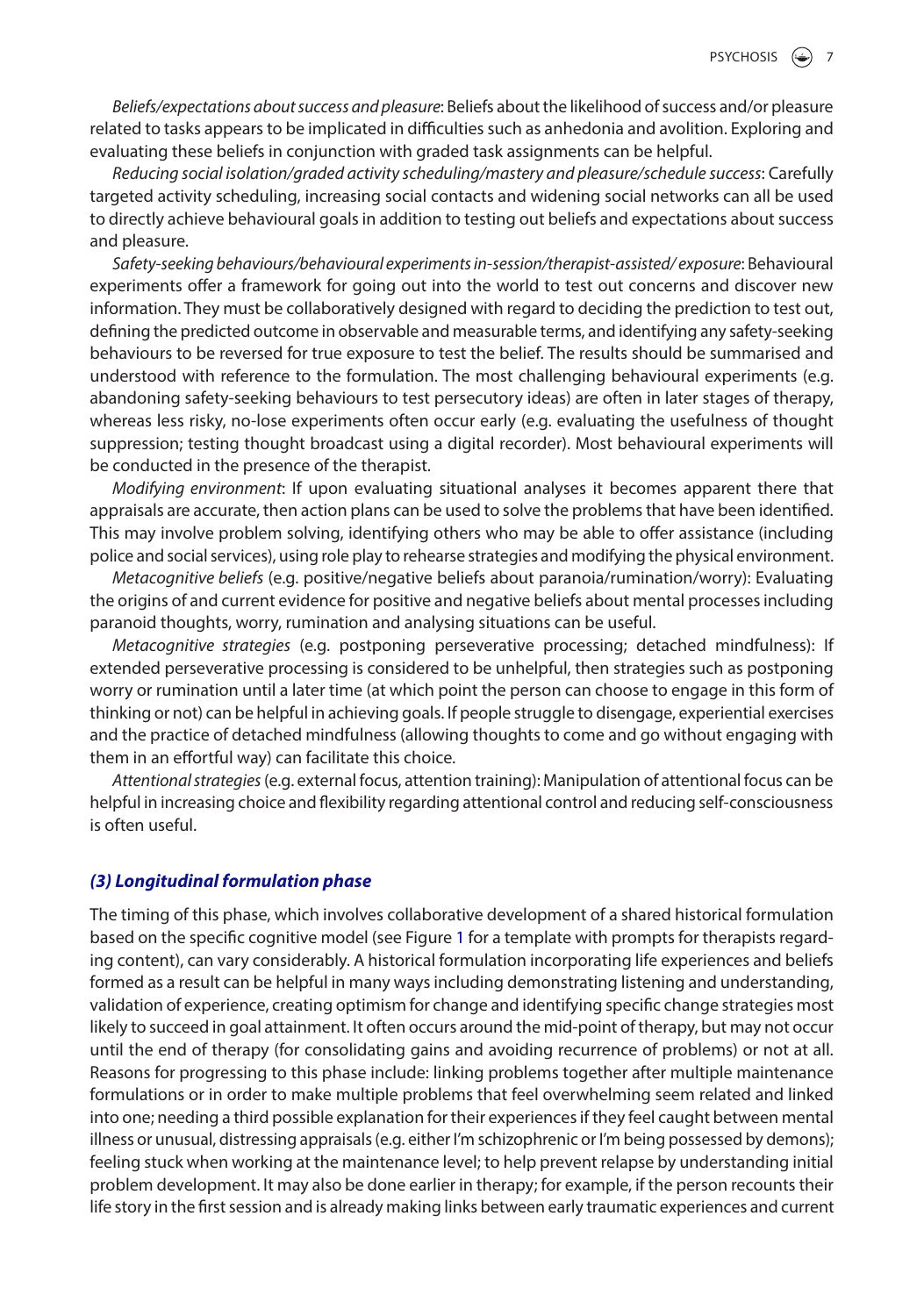problems, or if the prioritised goal is understanding their difficulties ("Why me?"). It is also important to emphasise that generating a longitudinal formulation is not compulsory, and should be offered as a choice. When producing such formulations, it is important to relate it to the goals (usually feeling better or changing "what I do" to improve quality of life), and it should be drawn from scratch, rather than using a template. There should be a good match between appraisal and emotion, and emotion and behaviour and the arrows, which can be used to plan treatment, should only be drawn in with agreement (otherwise collaboratively investigate the hypothesised relationships).

Finally, consent should be obtained and exacerbations prepared for, since examining historical difficulties can be distressing; monitoring emotional response during and getting feedback at the end of sessions is important. In this stage it is more likely that change strategies will include belief restructuring, more challenging behavioural experiments and imagery modification:

*Imagery modification*: imagery modification techniques can be used to help modify distressing content or to increase the person's sense of control over the images. Most people with psychosis experience recurrent, distressing images (e.g. regarding agents of voices, voice content, paranoid catastrophes, trauma-related flashbacks, stigmatising self-image). These are often more emotive than verbal thought, so techniques including treating the image as a video, introducing a rescuer or an alternative outcome to the image and introducing humour can all be effective.

<span id="page-8-0"></span>*Core beliefs/schema change/self*-*prejudice metaphor*: Schema change methods for working with long-standing, strongly held beliefs about self, world and others can be helpful when working with people experiencing psychosis, especially considering the incidence of difficult early life experiences that are commonly associated with psychosis. Strategies include the predjudice metaphor (Padesky, [1993](#page-11-8)) to show how negative self-beliefs can act as self-prejudice via which contradictory information is dismissed and confirmatory information is processed. Advantages and disadvantages analyses of core beliefs, rules or assumptions are advised, including examination of short-term versus long term utility of these beliefs, particularly as these beliefs may have developed as an adaptation to difficult early life experiences. Other techniques include the historical test of a belief, continuum methods, pie charts for responsibility and guilt and positive data logs (Padesky, [1994](#page-11-9)).

#### <span id="page-8-1"></span>*(4) Consolidation phase*

*Relapse prevention/blueprint/monitoring and action plans*: The aim of the final few sessions (often between 2 to 4) is to develop a therapy blueprint for the maintenance of gains and relapse prevention. The therapy blueprint can include information on the goals of therapy, the outcome of therapy in terms of progress towards these goals, a copy of the formulation, a summary of useful strategies, and a collaborative plan for action for the maintenance of gains. It can vary in format (e.g. written information, audio or video recordings, pictorial information) and length according to client preference. It should be developed collaboratively with the client leading decisions about purpose, format and content.

*Booster sessions* may also be offered in order to facilitate consolidation of knowledge and skills and provide a safety net.

#### **Implementation issues and challenges**

Much of the therapy delivered in the trials is conducted in the person's home. This reduces nonattendance and is consistent with assertive outreach principles, but can create practical challenges (e.g. use of carbon paper to cope with no access to a photocopier; conducting sessions while walking in a park to cope with no available private space at home). Text messages and phone calls to remind service users of appointments are important. Ideally, the trial participants have care coordinators who are responsible for management of risk and practical issues such as housing, finances and family relationships. However, there are many occasions when trial therapists have to take responsibility for such issues, which can make linear progression towards therapeutic goals difficult. On the other hand,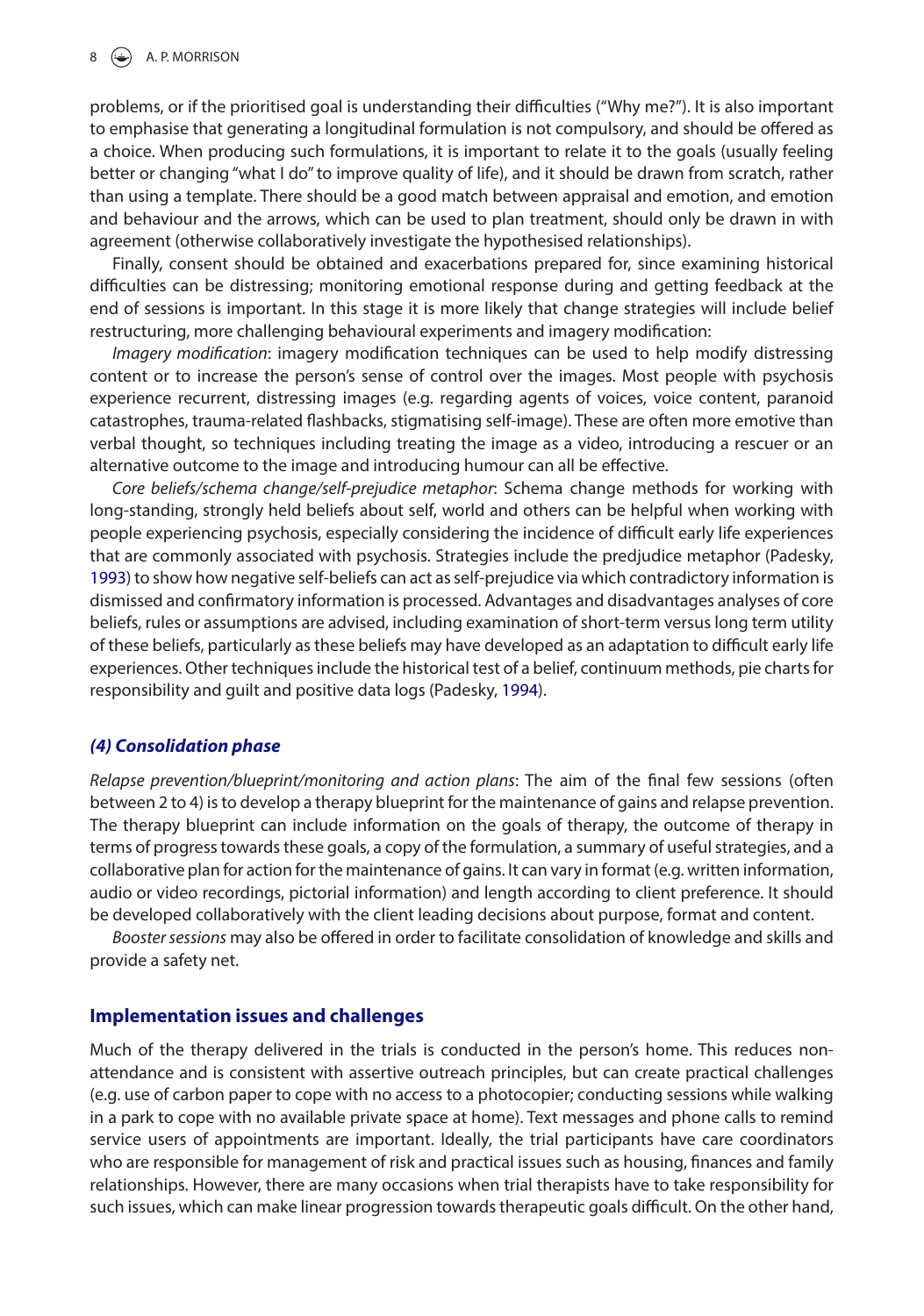writing letters of support for housing, college places and support with daily activities, or accompanying someone to a related appointment can be helpful for engagement purposes, may increase the likelihood of a successful outcome and can provide a useful opportunity for observational assessment and behavioural experiments. Similarly, liaison with other health professionals, family members, teachers and residential care staff can be time-consuming, but is often important for both engagement of the service user and ensuring CBTp is likely to be most effective and sustainable.

Other challenges include difficulties with forming a relationship, establishing trust or motivation to change; this may result in a slower pace, extended work establishing goals, discussion of previous and current interests (to identify goals), discussion of the relationship and using a longitudinal formulation.

Memory and attentional difficulties obviously can limit progress, so identifying strategies, prompts and co-workers to overcome these are required. The complex, systematised belief systems can also present a challenge, since therapist and therapy can easily be incorporated within this; it is important to check out whether service users consider therapists to be involved, and such belief systems are often more responsive to behavioural or metacognitive approaches rather than evidential analysis, alternative explanations and other verbal reattribution methods that address content of thinking. Finally, although CBTp involves hard work and commitment from the service user and therapist alike, it is important to try to make the process as enjoyable as possible, with use of humour and curious exploration where appropriate. The use of a standardised protocol should not prohibit creativity and spontaneity within therapy or therapist, but help to ensure that these factors utilised effectively if a protocol is used flexibly as opposed to rigidly.

<span id="page-9-1"></span>While adherence to a manualised protocol should increase the likelihood, on average, of achieving positive results, it is clear that CBTp is not a panacea and is not going to be helpful or acceptable to all. The qualitative studies, in particular, suggest that even those who have benefitted recognise that there would have been times when it would not have suited them. Unfortunately, the evidence base is not yet able to address the questions of when and for whom CBTp is most appropriate (and the same is true for pharmacological approaches); therefore, the current guidance recommending it be *offered* to all seems reasonable (and replicates the approach of informed consent within the trials). It is also important that CBTp continue to develop and increase effectiveness, since it has been fairly criticised on the basis that, for example, the effect sizes are only small to moderate (Thomas, [2015](#page-11-10)) and that the conceptual models on which it is based may not accurately capture the phenomenological characteristics of all psychotic experiences (Škodlar, Henriksen, Sass, Nelson, & Parnas, [2013](#page-11-11)). However, until the evidence base for alternative psychosocial approaches (e.g. ACT, CFT, mindfulness or psychodynamic approaches) is stronger, following the recommendation to offer CBTp as first line for people with psychosis is consistent with good clinical practice. If people do not engage with or respond to CBTp then alternative psychosocial approaches should be considered. Similarly, if people with psychosis make truly informed choices to try an alternative (based on descriptions of therapeutic approaches and the available evidence, or in a research trial context), then this also seems appropriate.

## <span id="page-9-0"></span>**Conclusion**

The use of a protocol for CBTp that has been evaluated in clinical trials, is based on a specific, empiricallytested cognitive model and adheres to the principles and values of CBTp as well as a phased approach to assessment, formulation and change strategies, should help to maximise the likelihood of replicating results obtained within the trials. The emphasis on collaboration and teamwork, active participation on the part of service users and regular feedback, reviewing of goals and a normalising philosophy should increase the chance of benefits and decrease the likelihood of any unintended harms. Use of session records, fidelity and competence ratings and recording-based supervision should also be helpful in this respect. Future research trials can answer specific research questions regarding the importance of particular principles, components and phases. Clinical services could evaluate the impact of adhering to protocols and investigate the usefulness of session records, supervision structures and competency ratings in achieving good outcomes in routine practice.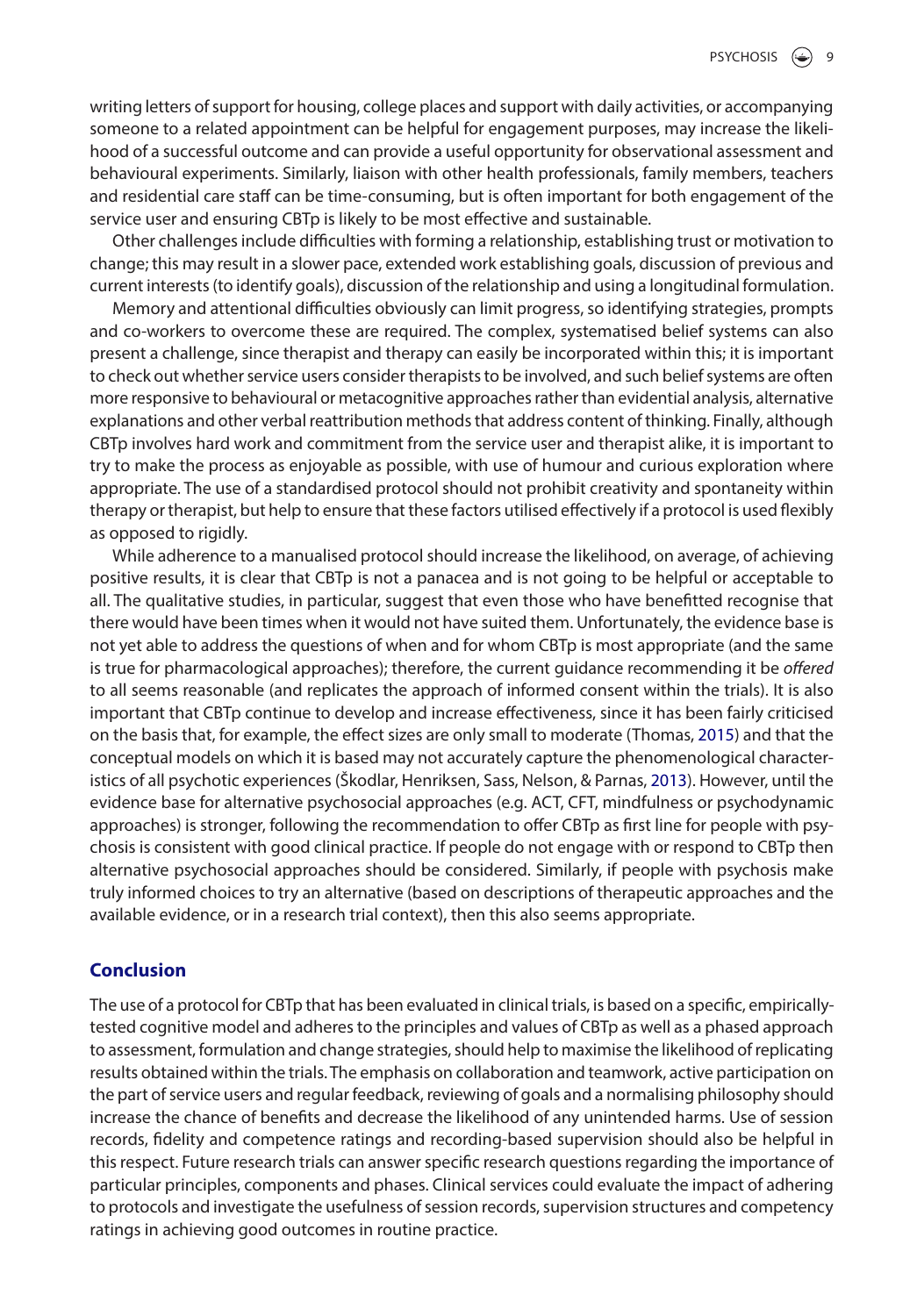#### **Acknowledgements**

This protocol has evolved over two decades with input from trial supervisors (including Paul French, Samantha Bowe, Paul Hutton), trial therapists (including Julia Renton, Steve Williams, Hazel Dunn, Sophie Parker, Vicky Brooks, Nicola Chapman, Liz Murphy, Lisa Wood, Natasha Holden, Rachel MacLeod, Jane Hutton, Ann Steele, Jasper Palmier-Claus), principal investigators at other sites (including Max Birchwood, Alison Brabban, Rob Dudley, David Fowler, Andrew Gumley, David Kingdon, Matthias Schwannauer, Douglas Turkington), user-researchers (Rory Byrne, Martina Kilbride, Eleanor Longden, Liz Pitt), participants from our trials (via qualitative interviews) and service user consultants (our Service User Reference Group).

#### **Disclosure statement**

APM delivers training workshops and has written textbooks on the topic of CBT for psychosis, for which he receives fees/royalties. He also conducts funded research on CBT for psychosis and delivers CBT in the NHS.

#### **References**

- <span id="page-10-2"></span>Blackburn, I. M., James, I., Milne, D., Baker, C. A., Standart, S., Garland, A., & Reichelt, F. K. [\(2001](#page-1-2)). The revised cognitive therapy scale (CTS-R): Psychometric properties. *Behavioural and Cognitive Psychotherapy, 29*, 431–446.
- <span id="page-10-18"></span>Brabban, A., Byrne, R., Longden, E., & Morrison, A. P. ([2016\)](#page-3-0). The importance of human relationships, ethics and recovery-orientated values in the delivery of CBT for people with psychosis. *Psychosis: Psychological, social and integrative approaches*. doi[:](http://dx.doi.org/10.1080/17522439.2016.1259648)  [10.1080/17522439.2016.1259648](http://dx.doi.org/10.1080/17522439.2016.1259648)
- <span id="page-10-15"></span>Clark, D. M. ([1986](#page-3-1)). A cognitive approach to panic. *Behaviour Research and Therapy, 24*, 461–470.
- <span id="page-10-16"></span>Clark, D. M., & Wells, A. ([1995](#page-3-2)). A cognitive model of social phobia. In: R. G. Heimberg & M. R. Liebowitz (Eds.), *Social phobia: Diagnosis, assessment, and treatment* (pp. 69–93). New York, NY: Guilford Press.
- <span id="page-10-6"></span>Dunn, G., Fowler, D., Rollinson, R., Freeman, D., Kuipers, E., Smith, B., & Steel, C. [\(2012\)](#page-2-0). Effective elements of cognitive behaviour therapy for psychosis: results of a novel type of subgroup analysis based on principal stratification. *Psychological Medicine, 42*(5), 1057–1068. doi:[10.1017/S0033291711001954](http://dx.doi.org/10.1017/S0033291711001954)
- <span id="page-10-17"></span>Ehlers, A., & Clark, D. M. ([2000](#page-3-3)). A cognitive model of posttraumatic stress disorder. *Behaviour Research and Therapy, 38*, 319–345.
- <span id="page-10-5"></span>Flach, C., French, P., Dunn, G., Fowler, D., Gumley, A. I., Birchwood, M., … Morrison, A.P. ([2015](#page-2-1)). Components of therapy as mechanisms of change in cognitive therapy for people at risk of psychosis: analysis of the EDIE-2 trial. *The British Journal of Psychiatry, 207*(2), 123–129. doi[:10.1192/bjp.bp.114.153320](http://dx.doi.org/10.1192/bjp.bp.114.153320)

<span id="page-10-13"></span>Fowler, D., Garety, P., & Kuipers, E. ([1995](#page-3-4)). *Cognitive-behaviour therapy for psychosis: theory and practice*. Chichester: Wiley.

- <span id="page-10-10"></span>French, P., & Morrison, A. P. [\(2004](#page-3-5)). *Early detection and cognitive therapy for people at high risk of developing psychosis*. London: Wiley.
- <span id="page-10-1"></span>van der Gaag, M., Valmaggia, L. R., & Smit, F. ([2014](#page-1-3)). The effects of individually tailored formulation-based cognitive behavioural therapy in auditory hallucinations and delusions: A meta-analysis. *Schizophrenia Research, 156*(1), 30–37. doi[:10.1016/j.schres.2014.03.016](http://dx.doi.org/10.1016/j.schres.2014.03.016)
- <span id="page-10-0"></span>Jauhar, S., McKenna, P. J., Radua, J., Fung, E., Salvador, R., & Laws, K. R. ([2014\)](#page-1-4). Cognitive-behavioural therapy for the symptoms of schizophrenia: systematic review and meta-analysis with examination of potential bias. *The British Journal of Psychiatry, 204*(1), 20–29. doi[:10.1192/bjp.bp.112.116285](http://dx.doi.org/10.1192/bjp.bp.112.116285)
- <span id="page-10-4"></span>Kilbride, M., Byrne, R., Price, J., Wood, L., Barratt, S., Welford, M., & Morrison, A. P. [\(2013\)](#page-2-2). Exploring service users' perceptions of Cognitive Behavioural Therapy for psychosis: A user led study. *Behavioural and Cognitive Psychotherapy*, *41*, 89–102. doi[:10.1017/S1352465812000495](http://dx.doi.org/10.1017/S1352465812000495)
- <span id="page-10-14"></span>Kingdon, D., & Turkington, D. ([2005](#page-3-6)). *Cognitive therapy for schizophrenia*. New York, NY: Guilford Press.
- <span id="page-10-9"></span>Morrison, A. P. ([2001](#page-2-3)). The interpretation of intrusions in psychosis: An integrative cognitive approach to hallucinations and delusions. *Behavioural and Cognitive Psychotherapy, 29*, 257–276.
- <span id="page-10-3"></span>Morrison, A. P., & Barratt, S. ([2010](#page-1-5)). What are the components of CBT for Psychosis? A Delphi study. *Schizophrenia Bulletin, 36*, 136–142.
- <span id="page-10-8"></span>Morrison, A. P., French, P., Stewart, S., Birchwood, M., Fowler, D., Gumley, A. I., … Dunn, G. [\(2012\)](#page-2-4). Early detection and intervention evaluation for people at risk of psychosis: Multisite randomised controlled trial. *BMJ, 344*, e2233.
- <span id="page-10-7"></span>Morrison, A. P., French, P., Walford, L., Lewis, S. W., Kilcommons, A., Green, J., & Bentall, R. P. [\(2004a\)](#page-2-5). Cognitive therapy for the prevention of psychosis in people at ultra-high risk: Randomised controlled trial. *The British Journal of Psychiatry, 185*, 291–297.
- <span id="page-10-11"></span>Morrison, A. P., Renton, J. C., Dunn, H., Williams, S., & Bentall, R. P. ([2003](#page-3-7)). *Cognitive therapy for psychosis: a formulation-based approach*. London: Psychology Press.
- <span id="page-10-12"></span>Morrison, A. P., Renton, J. C., French, P., & Bentall, R. P. [\(2008](#page-3-8)). *Think you're crazy? Think again: A resource book for cognitive therapy for psychosis*. London: Routledge.